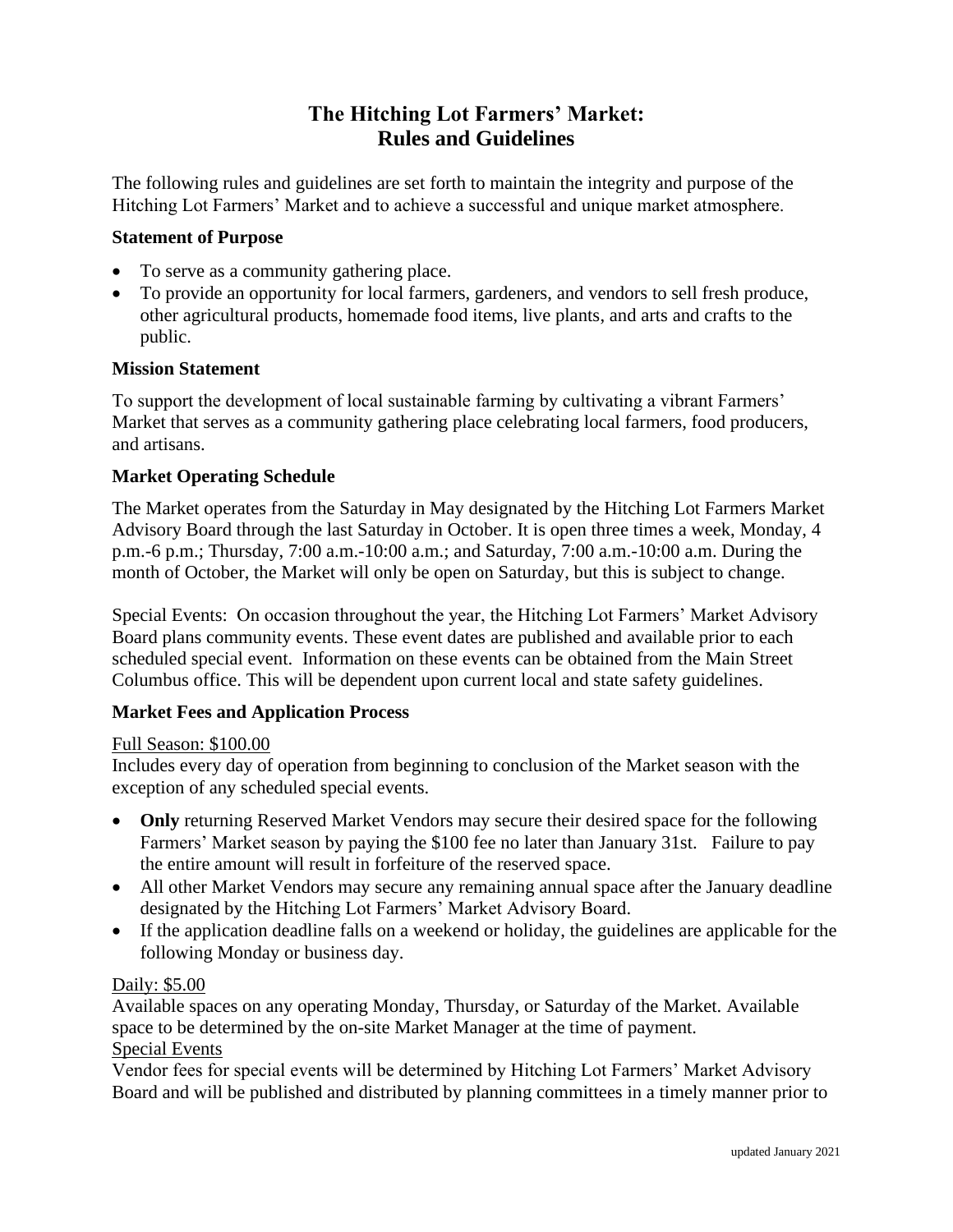the scheduled event. Special event fees are NOT included in annual vendor fees. Any vendor fees will serve as funds raised for the betterment and improvement of the Market.

### Fees Payable

- Annual fees are submitted to: Main Street Columbus, Inc. 107 5<sup>th</sup> Street North, Columbus, Mississippi, 39701, or P.O. Box 1062, Columbus, Mississippi, 39703.
- Questions regarding application and reservation of a space should be directed to Katherine Lucas at the Main Street Columbus office at 662-328-6305.
- Daily fees are paid to the on-site Market Manager.
- Rules and guidelines must be agreed to and signed by the Market Vendor at the time of payment. A receipt and copy of the rules and guidelines will then be given to the annual vendor.
- All fees for daily and stall rentals are payable by cash, check, or money order and should be made payable to The City of Columbus.
- Checks for Annual stall rentals should be made payable to Main Street Columbus.
- Any fees for special events and non-regularly scheduled market dates should be made payable to Main Street Columbus.

#### **Stall Assignments**

- Reserved Market Vendors will be assigned a stall number for the season upon payment of fee.
- Priority will be given to those Reserved Market Vendors eligible for pre-January 31 registration who request the same annual stall they occupied the previous season or other stall if available.
- Unreserved Market Vendors will be assigned a stall based on availability.
- If a Reserved Market Vendor is absent on a market day, the space may be rented to another vendor by the Market Manager. If Reserved Market Vendors do not plan to attend the market on a particular date, if possible, please inform either the Market Manager or the Main Street Columbus office in advance. Otherwise, at 6:45 a.m., the space will be available to an Unreserved Market Vendor.
- Market Vendors should be completely set up when the market opens.
- The Market Manager reserves the right to cancel or change any stall assignment when he or she considers it to be in the best interest of Market operation.
- There are a total of 55 available 10' x 26' vendor stall spaces, 35 covered and 20 uncovered. There are a total of 11 spaces allotted for Artisan Vendors who sign up as annual Vendors, 6 covered and 5 uncovered. All other spaces are for all other vendor categories (as noted in this document).

#### **Sales Tax**

- Section 27-65-103 of the Mississippi Code provides an agricultural exemption for the payment of sales tax for farmers selling products grown on their farm, grove or garden when such products are sold in the original state or condition at the time of sale.
- Except for farmers selling such products in their original state as harvested from their farms, or baked goods vendors who make less than \$20,000 annually under the Cottage Food Law, all Market Vendors must collect the Mississippi sales tax required by law and remit same to the State of Mississippi. The City of Columbus knows of no other exceptions to the requirement of the collection and remittance of sales tax.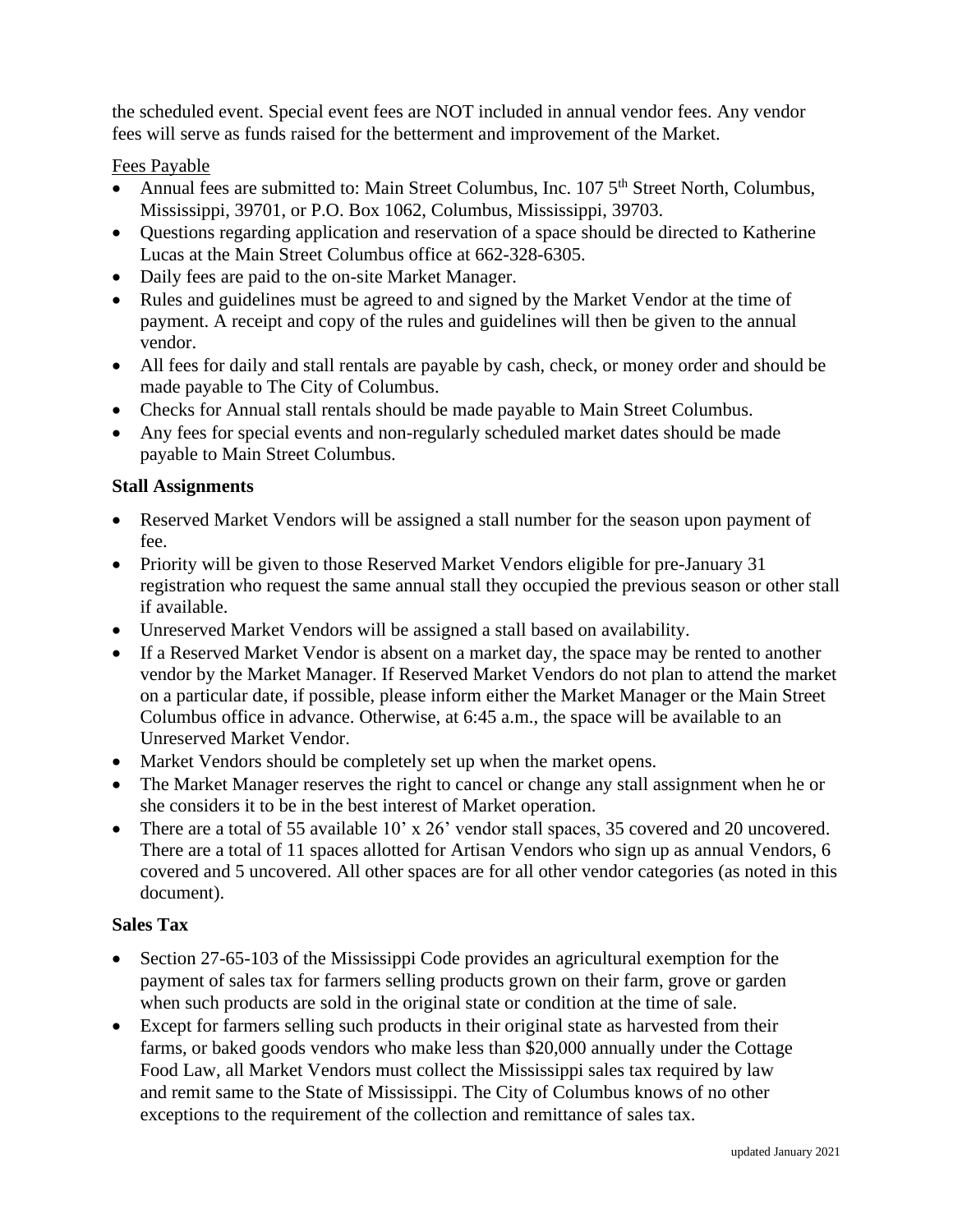- Therefore, if the Market Vendor leasing the space from the City is selling merchandise that was not grown on the vendor's farm or is not in the original state as it existed when harvested on said farm, sales tax must be collected and paid.
- Questions about this requirement should be addressed to the Mississippi State Tax Commission (phone 662-240-1737).
- Sales Tax will be collected from all vendors selling taxable items at the conclusion of each market by the Market Manager in the provided envelope.

# **Role of the Market Manager**

The Market Manager is authorized to collect all required fees for regularly scheduled markets and to monitor activity at the Market in order to ensure vendor compliance with all rules of the Market and policies established by the Advisory Board. The Manager will require compliance with all such rules and policies.

# **Signage, Housekeeping, and Conduct Guidelines**

Market Signage Guidelines:

- Market Vendors are encouraged to post prices for all items sold.
- Market Vendors determine their own prices, but it is recommended that prices reflect accurate and fair value.
- Market Vendors are encouraged to post their business sign or farm name.
- Only certified organic growers may use the term "organic" in their advertising at the Farmers' Market. The use of the term "organic" is not permitted unless the producer can show a Certificate from the State of Mississippi that his or her produce is in fact organic. Market Vendors may use "pesticide free" and/or other terms, but the use of the word "organic" is controlled by State and Federal law.

#### Housekeeping Guidelines:

- For the 2021 season, vendors will continue facing outside towards the parking lot rather than facing underneath the awning.
- Market Vendors are responsible for any minors or small children brought to the market.
- Market Vendors will provide all necessary tables, chairs, tablecloths, scales, change, umbrellas or tents, bags for consumers, extension cords and display containers for their stall.
- Due to limited storage space and liability, the storage room at the market is available for use only by the City of Columbus and Main Street Columbus, Inc., and only for the Farmers' Market. No on-site storage is available for Market Vendors.
- Market Vendors are responsible for their own change and for collecting payment for their own products. Any exchanges and/or refunds are at the Vendor's discretion.
- Market Vendors are prohibited from distributing or displaying political materials, religious materials, or items of similar nature. Any displayed items should directly relate to the items being sold and displayed by the Vendor.
- Market Vendors are responsible for maintaining their spaces in a clean and sanitary condition, and are responsible for sweeping and disposing of any debris, at the close of business. All agricultural waste must be removed and taken away. All materials and waste that can be recycled should be removed and recycled.
- Market Vendors must keep all merchandise, refuse and personal property within the defined space allocated with their rental agreement. Each vendor space is 10 x 26.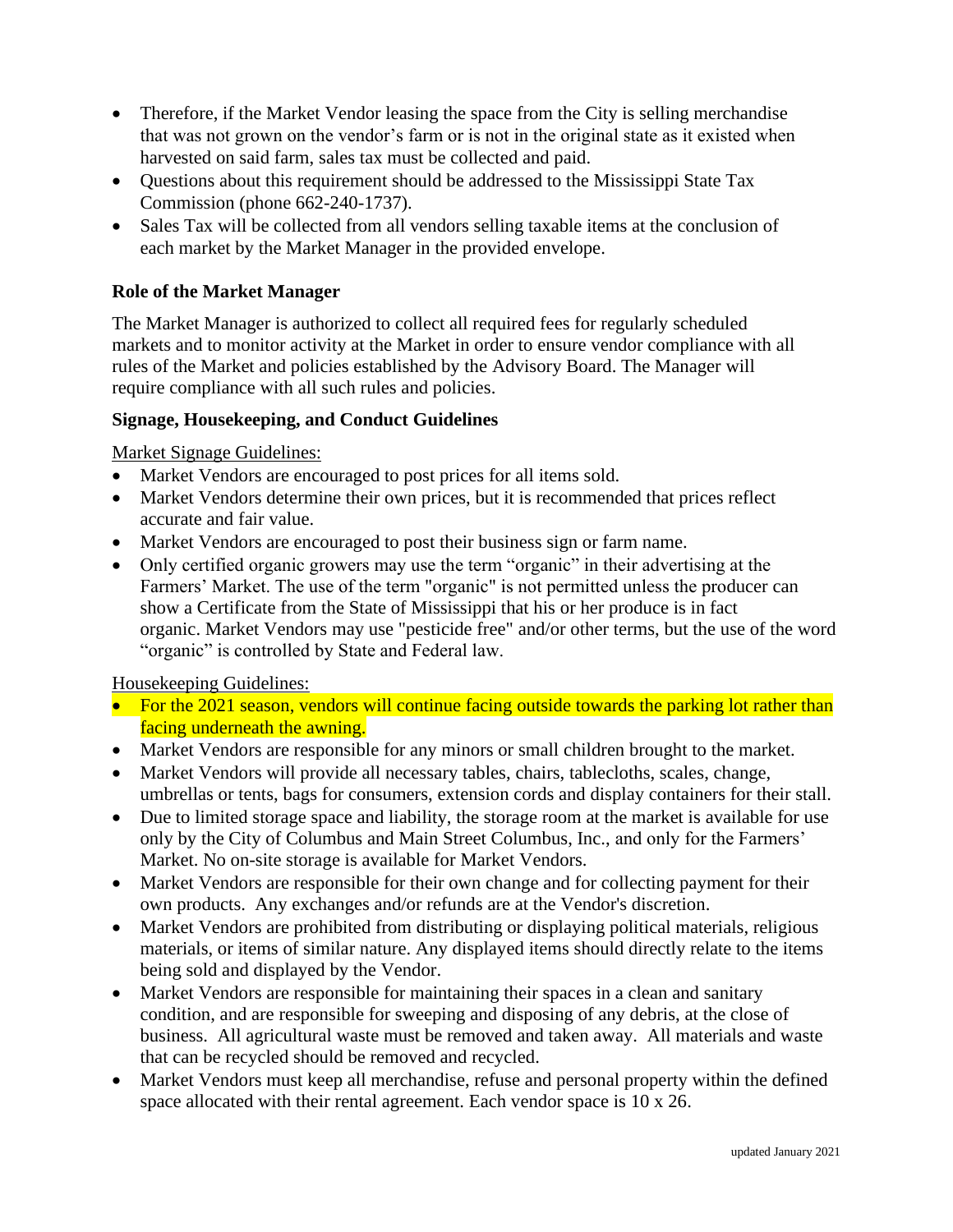Conduct Guidelines:

- Market Vendors are prohibited from playing loud music, radio, tapes, television or anything that would be disruptive to other vendors or customers.
- No firearms allowed on premises.
- No smoking is allowed within fifty (50) feet to the awning or vendor spaces of the market.
- Use of alcohol, controlled substances and gambling are not allowed anywhere on the Market grounds. Any Market Vendor under the influence of drugs or alcohol is subject to expulsion from the Market.
- Fraudulent, dishonest or deceptive practices carried on at the Market should be reported to the Market Manager and may result in revocation of permission to sell at the Market.

*Any variation from the set guidelines may result in a vendor's expulsion from the Market. The Market Manager has the authority to enforce these regulations.*

# **Eligibility Guidelines**

- Market Vendors must reside and produce the items they sell within a 50-mile radius of Columbus, Mississippi.
- NO resale of products is allowed. **Items may not be purchased and resold at the market.**
- Farmers' Market Volunteers and/or Farmers' Advisory Board members will make farm visits each season to better understand Agricultural Vendors and, thus, for these growers to better understand the Farmers' Market. The Farmers' Market Advisory Board will request times and dates prior to visits.
- NO live animals may be sold or given away at the Market.
- All products must meet state and local health regulations. It is the vendor's responsibility to obtain and follow these guidelines.
- All produce must be top quality, as determined by Market Manager and The Hitching Lot Farmers' Market Advisory Board.
- Products which may be sold at the Hitching Lot Farmers' Market are listed below. If more than 50% of a vendor's average booth sales or display space over the course of the season are of craft items, the vendor is considered a "Crafter."

# Direct Farm Products:

- Locally raised produce, meat, poultry, dairy products, eggs, plants, or flowers.
- See the Terms and Definitions for the full specifications for each of these products.

# Value Added Products:

- Locally homemade baked goods, jams, jellies, breads, and prepared foods. "Low acid" canned foods (green beans, corn, peas, carrots, etc.) may not be sold, but high acid foods (pickles, tomato products, etc.) may be sold.
- All value added goods offered by a Food Vendor must meet all federal and state food safety regulations.
- Frozen or baked goods from a retail store are not allowed.
- Soaps, herbal body care and candles hand produced by the Market Vendor.

*Compliance with federal and state regulations is the sole responsibility of the Market Vendor.*